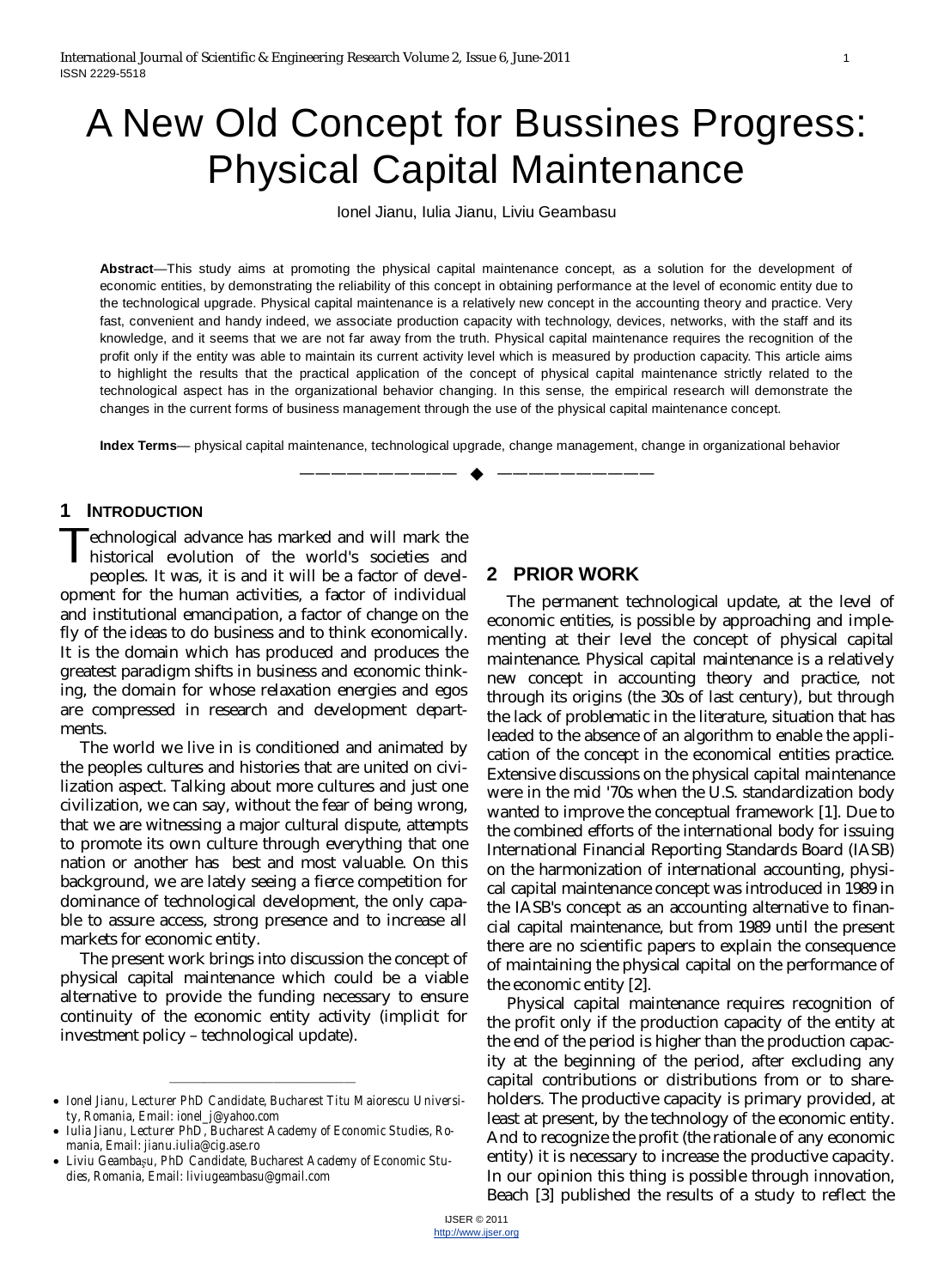results of the measurement technique of physical capital in the U.S. rail industry. The study was based on official data from journals, statistical institutes and different associations in the period 1920-1929. For the valuation of physical capital it was used as measurement unit the number of years of using tangible assets of American railways. The productive capacity involves technology, and the technology, translated into specific terms of accounting (as management science) means tangible assets.

Break [4] believes that physical capital maintenance should be performed only by maintaining the physical characteristics of tangible assets held by the entity to carry out productive work, without trying the monetary evaluation of the physical capital that should be maintained. According to this concept, any change in the existing tangible assets leads to a real positive or negative result. When an entity acquires or produces a new tangible asset, it is added to the real profit. But changes on monetary assets, that do not affect tangible assets used in the productive activity of the entity, do not affect the physical capital.

Gynther [5] associates physical capital with the production capacity of an entity which assumes that all assets used in production must be evaluated individually at their current cost, and where no current cost can be determined, then specific price indices must be used.

# **3 RESEARCH METHODOLOGY**

The paper is based on a positivist research to demonstrate the changes in the current forms of business management through the use of the physical capital maintenance concept (its substantiation on production capacity, discussed here under technological aspect). In our approach to validate the formulated hypothesis, the development of the economic entity will be reflected by the turnover. We will try therefore to establish a relationship between changes in the value of fixed assets and changes in turnover. We believe that there are more objective and representative the considerations related to the involution of the two concepts in question, the reduction of fixed assets, leading to the reduction of turnover. It is a reality of the current economic environment, in which the selling of assets deprives the entity of the technological factor that is so necessary to the development of economic entities. The study will be based on empirical research in order to validate the following hypothesis:

*Hypothesis: There is a relationship between the physical capital maintenance and the development of economic entities.*

We want to highlight the fact that the decrease of the fixed assets, at the level of an entity, leads to the decrease of the turnover, and consequently to the dependency between the decrease of physical capital and the entity de-capitalization. This confirms the relationship between physical capital maintenance and development of economic entities.

The testing of hypothesis was done using one of the

most popular econometrics tools simple regression. The regression analysis shows whether there are relationships or not between the categories in question and how strong they are.

# **4 RESULTS AND DISCUSSIONS**

### **4.1. The Quantitative Analysis**

Wanting to capture the realities of the Romanian economic environment, we conducted the study on economic entities in Romania below the limit given by the weak diversification of the financial information provided by their annual reports (not having information about the type, nature, number, technical characteristics, etc.). To obtain the data with which we worked on the study, we accessed the Bucharest Stock Exchange (BSE) website. The valuation of physical capital was based on the value of fixed assets and on turnover. The data were taken from the financial information of economic entities published on the website. A number of 26 economic entities listed on the BSE which have a decrease in fixed assets and turnover have been under study for testing the correlation between decrease of fixed assets and decrease of turnover (Appendix 1).

# **4.2. Hypothesis Testing**

The regression function presented in Figure 1 shows that in the case of a change with a 1% of the negative variation of the fixed assets, the negative variation of the turnover changes by 6.58%.

Regression function:

 $Y = 59721457 + 6,58X$ 

(Formula 1)

| <b>Regression Statistics</b> |             |              |            |  |  |  |  |
|------------------------------|-------------|--------------|------------|--|--|--|--|
| Multiple R                   |             | 0,5067       |            |  |  |  |  |
| R Square                     |             | 0,2568       |            |  |  |  |  |
| <b>Adjusted R Square</b>     | 0,2258      |              |            |  |  |  |  |
| Standard Frror               | $2F + 08$   |              |            |  |  |  |  |
| Observations                 | 26          |              |            |  |  |  |  |
| ANOVA                        | Regression  | Residual     | Total      |  |  |  |  |
| df                           | 1           | 24           | 25         |  |  |  |  |
| SS                           | $3.22E+17$  | $9.32E+17$   | $1,25E+18$ |  |  |  |  |
| M.S                          | $3.22E+17$  | $3,88E+16$   |            |  |  |  |  |
| F                            | 8,2909      |              |            |  |  |  |  |
| Significance F               | 0,00825     |              |            |  |  |  |  |
|                              | Intercept   | X Variable 1 |            |  |  |  |  |
| Coefficients                 | 59721457    | 6,58853      |            |  |  |  |  |
| <b>Standard Error</b>        | $4.4E + 07$ | 2,28816      |            |  |  |  |  |
| t Stat                       | -1,34454    | 2,879406     |            |  |  |  |  |
| P-value                      | 0,191346    | 0,00825      |            |  |  |  |  |

Fig.1 Summary output for simple regression between negative variation of the fixed assets and negative varia-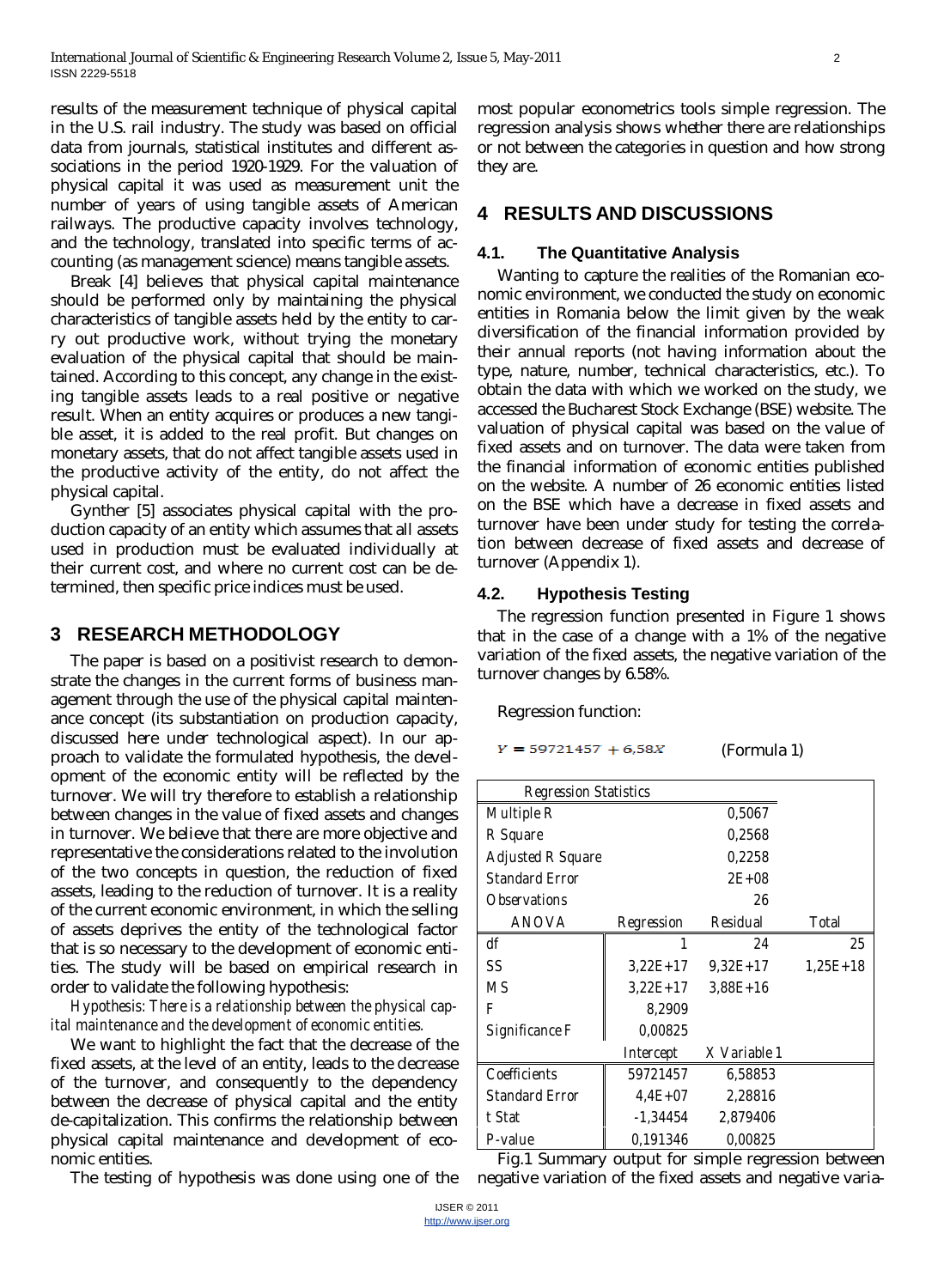#### tion of the turnover

Since Multiple R has a positive value close to 0.5, this shows that between negative variation of fixed assets and negative variation of the turnover is a direct correlation of medium intensity. R Square shows us that 25,68% of the negative variation of the turnover is explained by the negative variation of the non-current assets. Since Significance F has a low value, below the threshold limit of 0.05, and F is a high value, we can accept the simple regression model presented in Formula 1.

#### **4.3. The Qualitative Analysis**

Physical capital maintenance concept requires an entity to recognize profit only if it maintained the production capacity and just for the share that surpasses the physical capital originally invested. This study showed that there is a connection between the physical capital maintenance and the development of an economic entity, which entitles us to say that, by physical capital maintenance at the level of economic entities, the performance of these entities will be much higher and the risk of bankruptcy because of fictitious dividends distribution will be as nonexistent. It is obvious that it is easily avoided the confusion that can occur by raising the role of physical capital maintenance concept to preserve the substance of technology, equipments in production, being noted the aspect of maintaining their power to participate in achieving performance. This comes from today's economic reality that offers the chance only to those who operate with equipment, technology and new concepts.

We managed to demonstrate that there is a strong link between the level of fixed assets and the performance of the economic entity, which gives us a chance to fight for change in the way of doing business, to be effective and efficiency on a growing and selective international market. The confirmation of the working hypothesis supports our attempt to demonstrate that there is a connection between physical capital maintenance and the development of economic entities. By this, we consider necessary the adjustment of decisions, of organizational and decisional climate to the new concept of physical capital maintenance and through this to continuous technological change and not to disinvestment. We consider it a strong enough argument for reconsidering the physical capital maintenance concept, having as actionable premises the socio-economic realities in which the entity operates.

Lately we are witnessing the divestment (sale of fixed assets) with the purpose to fill the gaps caused by a bad management. But we forget that they are short-term results and that failing to replace the sold ones with other technologies, more efficient, can bankrupt any business. Managers need a reliable tool for a new way of doing business, a tool that does not lead to disinvestment, and even more, that allow a continuous technological change and thus the development of the economic entity.

# **5. CONCLUSIONS AND SUGGESTIONS**

The physical capital maintenance is a business management tool very useful to the senior management of the economic entity. It represents a paradigm change (a possible renouncement of financial capital maintenance), a solution to the current economic environment in which the inflation periods alternate more often than ever. It is the concept which does not allow the payment of unjustified dividends because it takes into account the real profit. We have a new managerial tool for business management. The paper highlights the quality of this new form of business management, its reliability in achieving performance of the economic entity, as well as the advantage offered by ensuring the capabilities required by continuous technological change.

Our study provides a useful basis for discussion, of further in-depths and developments, necessary for a complete perspective of the determinants of this concept. A first assessment can be made in connection with the provision of production capacity, at least in terms of technology, using the concept in question. It is widely accepted that the huge advances in living standards, caused by global economies, is largely due to the technological progress. Now, there are produced technologies that haven't even been imagined by the generations of the 1800s. The physical capital maintenance concept creates the idea, produces change, and ensures the framework for continuous technological change.

The cornerstone of economic growth is the technological progress. The standard of living is much higher now in most nations of the world than a hundred years ago. The reason is related to the fact that productivity, at the level of the economic entities, increased significantly and the cause of this progress is seen by the domain specialists as being technological changes that took place.

#### **ACKNOWLEDGMENT**

This work was supported by CNCSIS-UEFISCSU project number PN II-RU TE 326/2010 "The development and implementation at the level of economic entities from Romania of an evaluation model based on physical capital maintenance concept."

#### **REFERENCES**

- [1] J.J. Young, "Making ul users", *Accounting, Organization and Society*, vol. 31, no. 6, pp. 579-600, 2006
- [2] IASB, Standarde Internaționale de Raportare Financiară, Bucharest: Ceccar, 2009.
- [3] E.F. Beach, "A measure of physical capital", *The Review of Economics and Statistics*, vol. 20, no. 1, pp. 11-20, 1938
- [4] G.F. Break, "Capital maintenance and the concept of income", *Journal of Political Economy,* vol. 62, no. 1, pp:. 48-62,*1954.*
- [5] R.S.. Gynther, "Capital Maintenance, Price Changes, and Profit Determination",*The Accounting Review*, vol. 45 , no. 4, pp. 712-730, 1970.